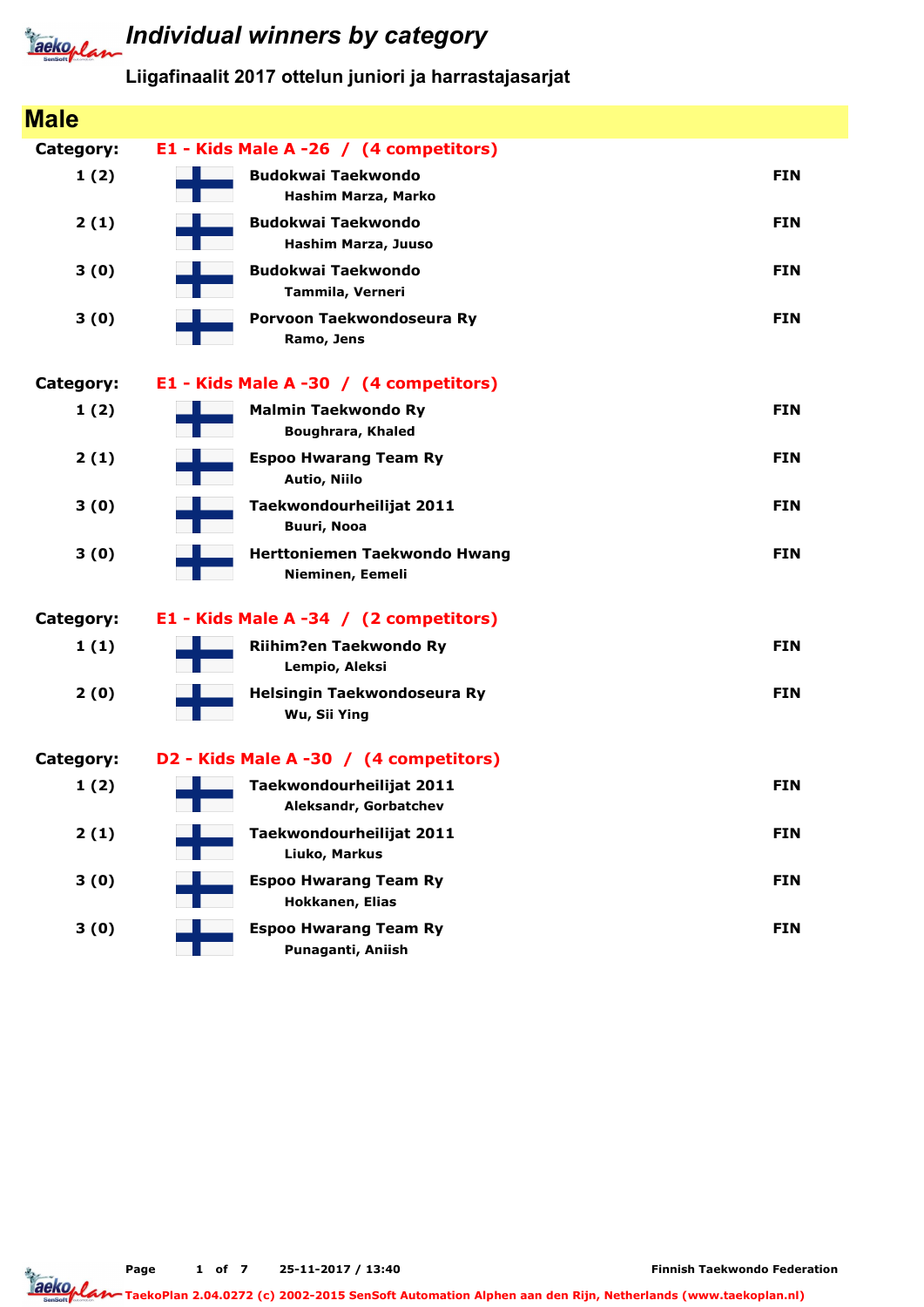

### *Iaeko<sub>plan</sub>* Individual winners by category

Liigafinaalit 2017 ottelun juniori ja harrastajasarjat

| <b>Male</b> |                                                    |            |
|-------------|----------------------------------------------------|------------|
| Category:   | D2 - Kids Male A -35 / (8 competitors)             |            |
| 1(3)        | Herttoniemen Taekwondo Hwang<br>Kaasinen, Lassi    | <b>FIN</b> |
| 2(2)        | <b>Espoo Hwarang Team Ry</b><br>Eskola, Elmo       | <b>FIN</b> |
| 3(1)        | <b>Espoo Hwarang Team Ry</b><br>Tilgmann, Nikolaj  | <b>FIN</b> |
| 3(1)        | Helsingin Itsepuolustuskoulu<br>Jaakola, Tapsa     | <b>FIN</b> |
| 5(0)        | Herttoniemen Taekwondo Hwang<br>Iamruang, Benjamin | <b>FIN</b> |
| 5(0)        | Riihim?en Taekwondo Ry<br>Eronen, Aaron            | <b>FIN</b> |
| 5(0)        | Porvoon Taekwondoseura Ry<br>Hjort, Sebastian      | <b>FIN</b> |
| 5(0)        | Herttoniemen Taekwondo Hwang<br>Martikainen, Luca  | <b>FIN</b> |
| Category:   | D2 - Kids Male A -40 / (6 competitors)             |            |
| 1(3)        | Helsingin Itsepuolustuskoulu<br>Sivula, Kalle      | <b>FIN</b> |
| 2(2)        | <b>Espoo Hwarang Team Ry</b><br>Bhupathiraju, Leel | <b>FIN</b> |
| 3(0)        | Forssan Taekwondoseura Ry<br>Ryyti, Lenny          | <b>FIN</b> |
| 3(0)        | <b>Espoo Hwarang Team Ry</b><br>Diaz, Carlos       | <b>FIN</b> |
| 5(0)        | Porvoon Taekwondoseura Ry<br><b>Teranen, Teemu</b> | <b>FIN</b> |
| 5(0)        | Helsingin Taekwondoseura Ry<br>Wu, Sii Han         | <b>FIN</b> |
| Category:   | D2 - Kids Male A -45 / (2 competitors)             |            |
| 1(1)        | Helsingin Taekwondoseura Ry<br>Kamarainen, Paavo   | <b>FIN</b> |
| 2(0)        | Herttoniemen Taekwondo Hwang<br>Lehtonen, Miska    | <b>FIN</b> |
| Category:   | D1 - Kids Male A -30 / Bantam (3 competitors)      |            |
| 1(1)        | Taekwondourheilijat 2011<br>Holopainen, Lassi      | <b>FIN</b> |
| 2(1)        | Taekwondo Nurmijarvi<br>Suhola, Nooa               | <b>FIN</b> |
| 3(0)        | Herttoniemen Taekwondo Hwang<br>Vainiomaki, Henri  | <b>FIN</b> |

Finnish Taekwondo Federation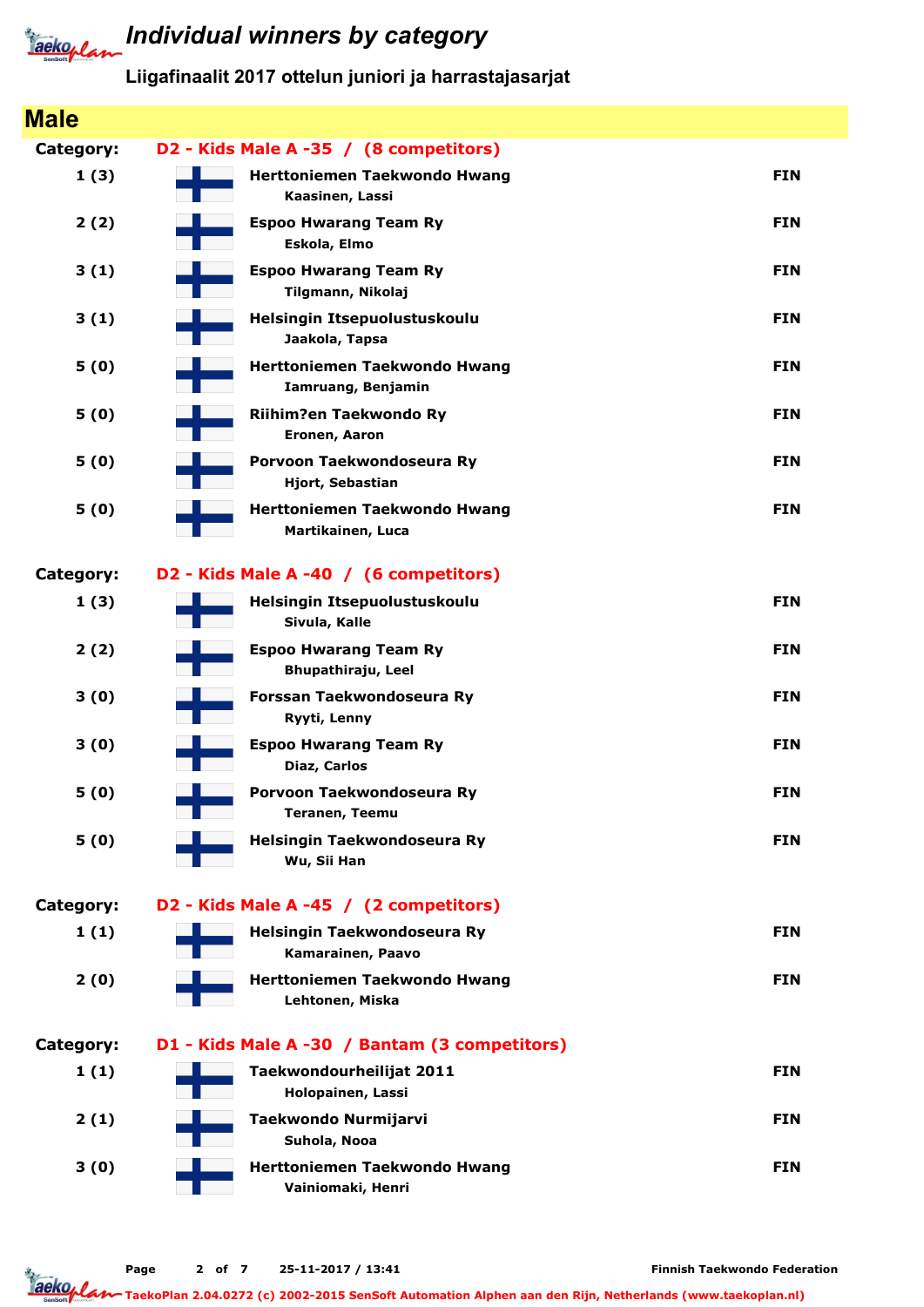# **Tackoplan** Individual winners by category

Liigafinaalit 2017 ottelun juniori ja harrastajasarjat

| <b>Male</b>      |                                                            |            |
|------------------|------------------------------------------------------------|------------|
| <b>Category:</b> | D1 - Kids Male A -34 / Feather (2 competitors)             |            |
| 1(1)             | <b>Budokwai Taekwondo</b><br>Hashim Marza, Salah           | <b>FIN</b> |
| 2(0)             | Porvoon Taekwondoseura Ry<br>Pihlaja, Vaino                | <b>FIN</b> |
| <b>Category:</b> | D1 - Kids Male A -46 / Middle (2 competitors)              |            |
| 1(1)             | <b>Mansen Taekwondo Seura Ry</b><br>Mannersuo, Noel        | <b>FIN</b> |
| 2(0)             | <b>Budokwai Taekwondo</b><br><b>Mattsson, Elmer</b>        | <b>FIN</b> |
| <b>Category:</b> | C2 - Kids Male A -44 / Fly (7 competitors)                 |            |
| 1(3)             | Taekwondo Nurmijarvi<br>Myllynen, Niko                     | <b>FIN</b> |
| 2(2)             | Mansen Taekwondo Seura Ry<br>Vanni, Teemu                  | <b>FIN</b> |
| 3(0)             | Helsingin Itsepuolustuskoulu<br>Lehtinen, Valtteri         | <b>FIN</b> |
| 3(1)             | <b>Budokwai Taekwondo</b><br>Heimo, Niilo                  | <b>FIN</b> |
| 5(0)             | <b>Espoo Hwarang Team Ry</b><br>Gujar, Vignesh             | <b>FIN</b> |
| 5(0)             | Helsingin Itsepuolustuskoulu<br>Lehtonen, Miska            | <b>FIN</b> |
| 5(0)             | <b>Herttoniemen Taekwondo Hwang</b><br>Christiansen, Anton | <b>FIN</b> |
| <b>Category:</b> | C2 - Kids Male A -50 / Bantam (4 competitors)              |            |
| 1(2)             | Taekwondourheilijat 2011<br>Nowrouzi, Kian                 | <b>FIN</b> |
| 2(1)             | Taekwondourheilijat 2011<br>Koskelainen, Aleksi            | <b>FIN</b> |
| 3(0)             | Riihim?en Taekwondo Ry<br>Vastela, Teemu                   | <b>FIN</b> |
| 3(0)             | Taekwondo Nurmijarvi<br>Ronkainen, Tatu                    | <b>FIN</b> |
| <b>Category:</b> | C2 - Kids Male A -56 / Feather (3 competitors)             |            |
| 1(2)             | <b>Hnmky Taekwondo</b><br>Pensala, Ilmari                  | <b>FIN</b> |
| 2(0)             | Taekwondourheilijat 2011<br>Kortelainen, Atte              | <b>FIN</b> |
| 3(0)             | Helsingin Itsepuolustuskoulu<br>Paunonen, Jonatan          | <b>FIN</b> |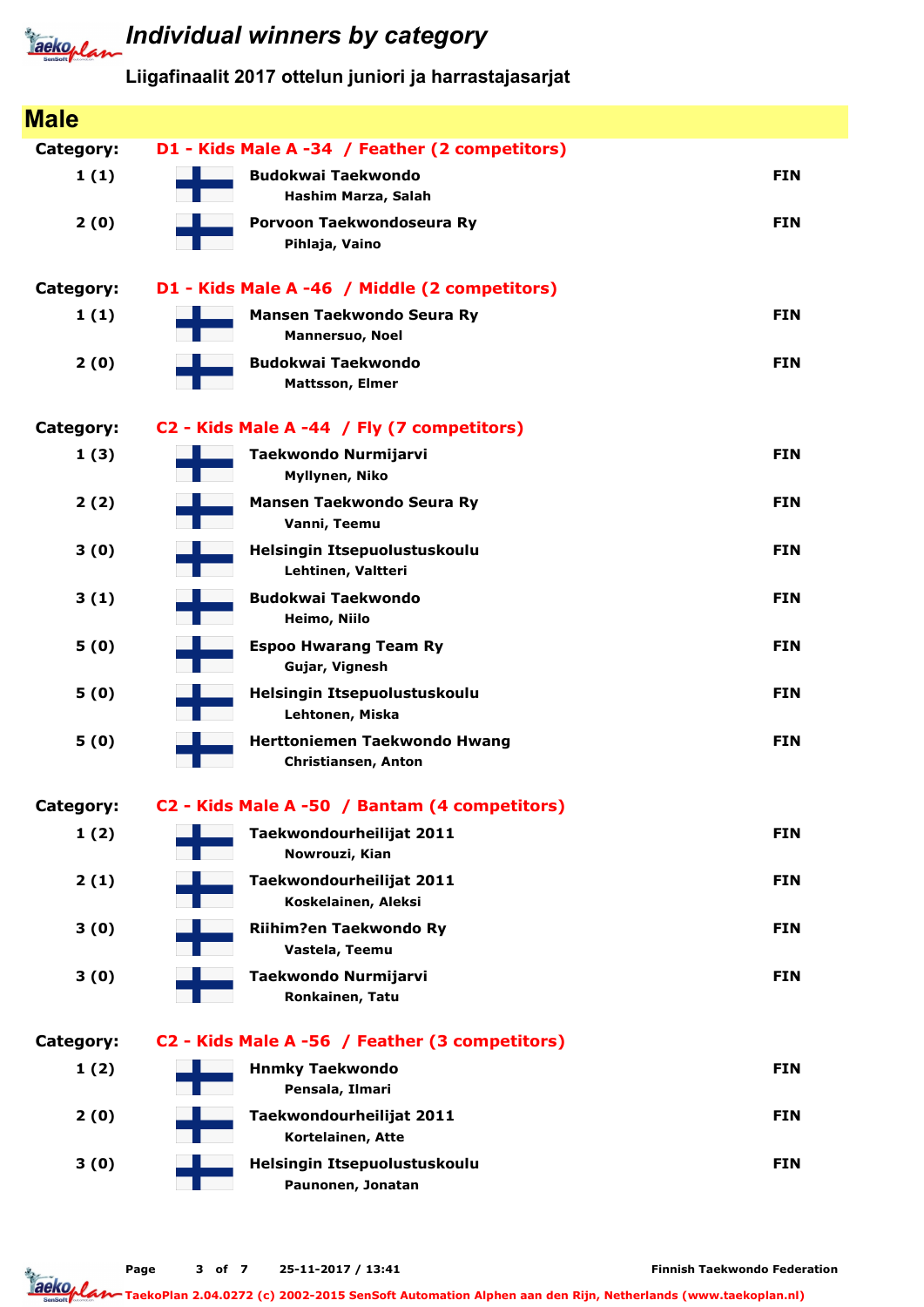

# **Tackoplan** Individual winners by category

Liigafinaalit 2017 ottelun juniori ja harrastajasarjat

| <b>Male</b> |                                                     |            |
|-------------|-----------------------------------------------------|------------|
| Category:   | B2 - Juniors Male A -63 / (4 competitors)           |            |
| 1(2)        | <b>Hnmky Taekwondo</b><br>Lehmusto, Julius          | <b>FIN</b> |
| 2(1)        | <b>Espoo Hwarang Team Ry</b><br>Salminen, Vertti    | <b>FIN</b> |
| 3(0)        | <b>Espoo Hwarang Team Ry</b><br>Tilgmann, Robert    | <b>FIN</b> |
| 3(0)        | Klaukkalan Tae Kwon Do Ry<br><b>Halenius, Eero</b>  | <b>FIN</b> |
| Category:   | B2 - Juniors Male A -73 / (2 competitors)           |            |
| 1(1)        | <b>Malmin Taekwondo Ry</b><br><b>Varis, Topias</b>  | <b>FIN</b> |
| 2(0)        | Helsingin Itsepuolustuskoulu<br>Vyyrylainen, Miika  | <b>FIN</b> |
| Category:   | H - Beginners Male A +80 / (3 competitors)          |            |
| 1(1)        | <b>Espoo Hwarang Team Ry</b><br>Kemppainen, Toni    | <b>FIN</b> |
| 2(1)        | Riihim?en Taekwondo Ry<br>Lukkaroinen, Jami         | <b>FIN</b> |
| 3(0)        | Taekwondourheilijat 2011<br><b>Hyvarinen, Risto</b> | <b>FIN</b> |
| Category:   | H - Beginners Male A -80 / (3 competitors)          |            |
| (0)         | Taekwondo Nurmijarvi<br>Ljungberg, Toni             | <b>FIN</b> |
| Category:   | S30 - Masters Male A -80 / (3 competitors)          |            |
| 1(2)        | <b>Action Sport Center</b><br>Aarnio, Marko         | <b>FIN</b> |
| 2(0)        | Taekwondo Nurmijarvi<br>Ljungberg, Toni             | <b>FIN</b> |
| 3(0)        | Herttoniemen Taekwondo Hwang<br>Nieminen, Jari      | <b>FIN</b> |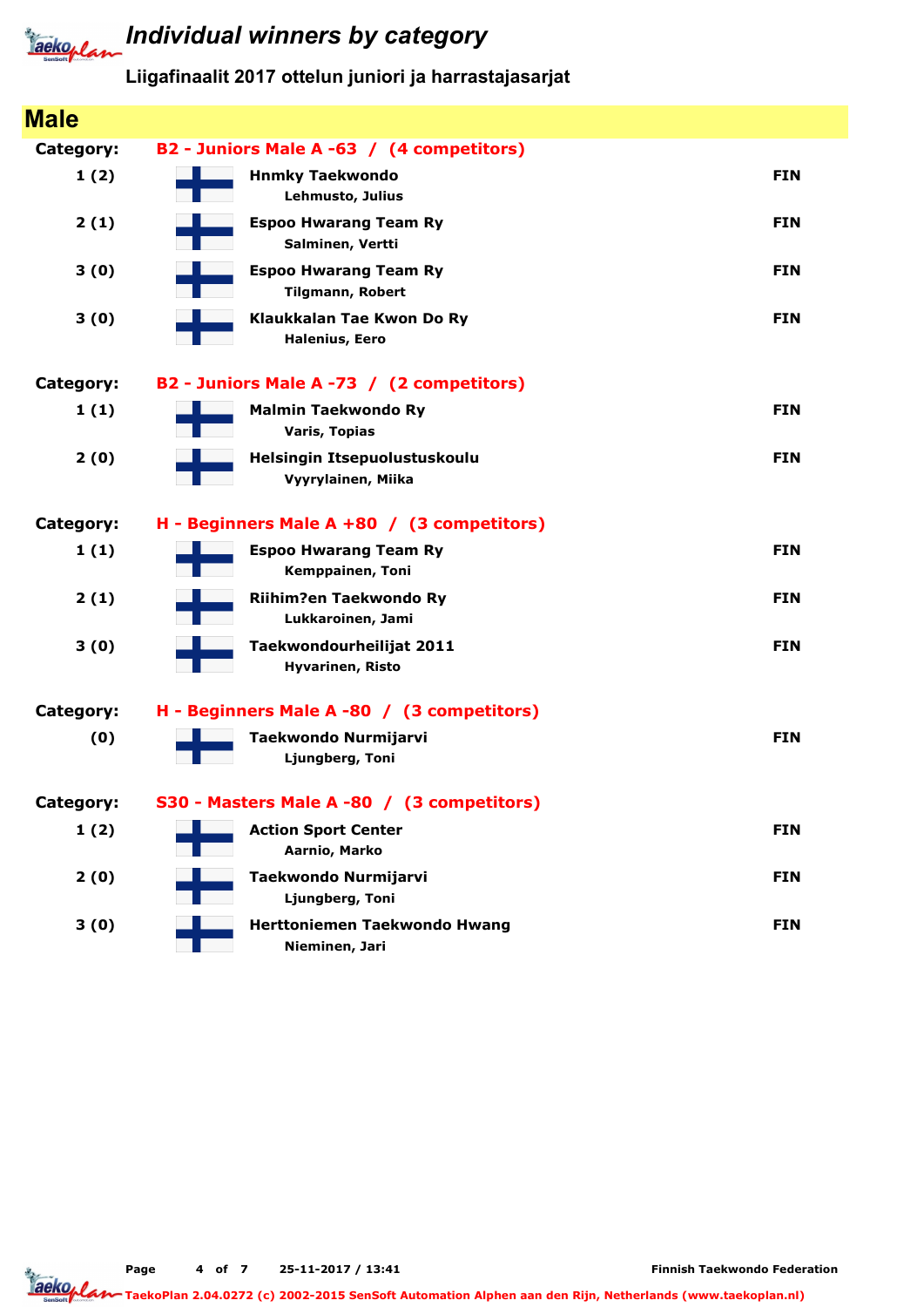

## **Jacko, Land Individual winners by category**

Liigafinaalit 2017 ottelun juniori ja harrastajasarjat

| <b>Female</b>    |                                                        |            |
|------------------|--------------------------------------------------------|------------|
| <b>Category:</b> | E1 - Kids Female A -30 / (3 competitors)               |            |
| 1(2)             | Herttoniemen Taekwondo Hwang<br>Kirtselis, Aina        | <b>FIN</b> |
| 2(0)             | Forssan Taekwondoseura Ry<br>Yli-Kahrakuusi, Pinja     | <b>FIN</b> |
| 3(0)             | Taekwondourheilijat 2011<br>Vaisanen, Alisa            | <b>FIN</b> |
| <b>Category:</b> | D2 - Kids Female A -30 / (3 competitors)               |            |
| 1(2)             | Forssan Taekwondoseura Ry<br>Yli-Kahrakuusi, Tinka     | <b>FIN</b> |
| 2(0)             | Forssan Taekwondoseura Ry<br>Yli-Kahrakuusi, Taika     | <b>FIN</b> |
| 3(0)             | Herttoniemen Taekwondo Hwang<br><b>Suits, Adeliine</b> | <b>FIN</b> |
| <b>Category:</b> | D2 - Kids Female A -35 / (5 competitors)               |            |
| 1(2)             | <b>Action Sport Center</b><br>Lehto, Sonja             | <b>FIN</b> |
| 2(2)             | Eurowon Jyvaskyla<br>Harrivaara, Ida                   | <b>FIN</b> |
| 3(0)             | <b>Doboksport Tampere</b><br>Tuomainen, Alisa          | <b>FIN</b> |
| 3(0)             | <b>Budokwai Taekwondo</b><br>Manninen, Julia           | <b>FIN</b> |
| 5(0)             | Taekwondo Nurmijarvi<br>Kleemola, Emma                 | <b>FIN</b> |
| Category:        | D2 - Kids Female A -40 / (3 competitors)               |            |
| 1(1)             | <b>Malmin Taekwondo Ry</b><br>Al-Jafari, Sadiin        | <b>FIN</b> |
| 2(1)             | Helsingin Taekwondoseura Ry<br>Koikkalainen, Ronja     | <b>FIN</b> |
| 3(0)             | Taekwondourheilijat 2011<br>Negi, Priya                | <b>FIN</b> |
| <b>Category:</b> | D2 - Kids Female A -45 / (3 competitors)               |            |
| 1(2)             | Herttoniemen Taekwondo Hwang<br>Korte, Jessica         | <b>FIN</b> |
| 2(0)             | <b>Espoo Hwarang Team Ry</b><br>Anttila, Jenny         | <b>FIN</b> |
| 3(0)             | <b>Malmin Taekwondo Ry</b><br>Elhabbal, Razan          | <b>FIN</b> |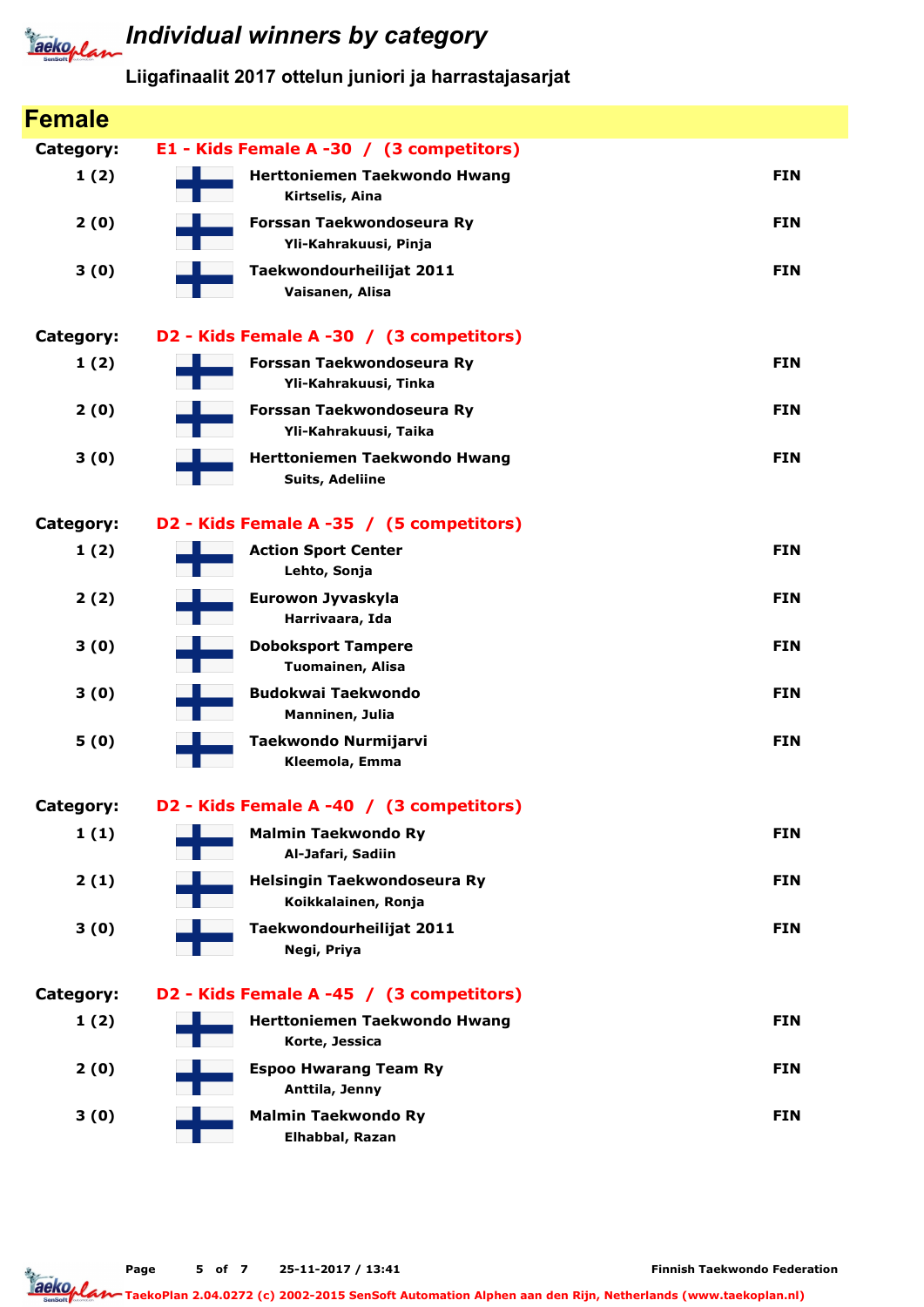# **Tackoplan** Individual winners by category

### Liigafinaalit 2017 ottelun juniori ja harrastajasarjat

| <b>Female</b>    |                                                    |            |
|------------------|----------------------------------------------------|------------|
| <b>Category:</b> | D1 - Kids Female A -28 / Fly (2 competitors)       |            |
| 1(1)             | Porvoon Taekwondoseura Ry<br>Ramo, Jenna           | <b>FIN</b> |
| 2(0)             | Helsingin Taekwondoseura Ry<br>Susiluoto, Inari    | <b>FIN</b> |
| <b>Category:</b> | C2 - Kids Female A -36 / Fin (2 competitors)       |            |
| 1(1)             | <b>Hnmky Taekwondo</b><br>Tallgren, Elli           | <b>FIN</b> |
| 2(0)             | <b>Espoo Hwarang Team Ry</b><br>Eskola, Lotta      | <b>FIN</b> |
| <b>Category:</b> | C2 - Kids Female A -52 / Feather (4 competitors)   |            |
| 1(2)             | <b>Malmin Taekwondo Ry</b><br>Al-Jafari, Dania     | <b>FIN</b> |
| 2(1)             | H?meenlinnan Taekwondoseura Ry<br>Vierela, Olivia  | <b>FIN</b> |
| 3(0)             | Porvoon Taekwondoseura Ry<br>Posti, Ellinoora      | <b>FIN</b> |
| 3(0)             | <b>Malmin Taekwondo Ry</b><br>Markkula, Iines      | <b>FIN</b> |
| <b>Category:</b> | C2 - Kids Female A -58 / Light (4 competitors)     |            |
| 1(2)             | <b>Espoo Hwarang Team Ry</b><br>Tilgmann, Gisela   | <b>FIN</b> |
| 2(1)             | <b>Malmin Taekwondo Ry</b><br>Myrskysalo, Tessa    | <b>FIN</b> |
| 3(0)             | Taekwondourheilijat 2011<br>Vepsa, Teresa          | <b>FIN</b> |
| 3(0)             | Taekwondourheilijat 2011<br>Kortelainen, Essi      | <b>FIN</b> |
| <b>Category:</b> | B2 - Juniors Female A -63 / (6 competitors)        |            |
| 1(3)             | Taekwondourheilijat 2011<br>Shor, Alina            | <b>FIN</b> |
| 2(2)             | <b>Hnmky Taekwondo</b><br>Tallgren, Heini          | <b>FIN</b> |
| 3(0)             | Riihim?en Taekwondo Ry<br>Kaihilahti, Wilma        | <b>FIN</b> |
| 3(0)             | <b>Espoo Hwarang Team Ry</b><br>Uuskoski, Patricia | <b>FIN</b> |
| 5(0)             | <b>Malmin Taekwondo Ry</b><br>Patoluoto, Aino      | <b>FIN</b> |
| 5(0)             | <b>Malmin Taekwondo Ry</b><br>Heikkinen, Jenna     | <b>FIN</b> |